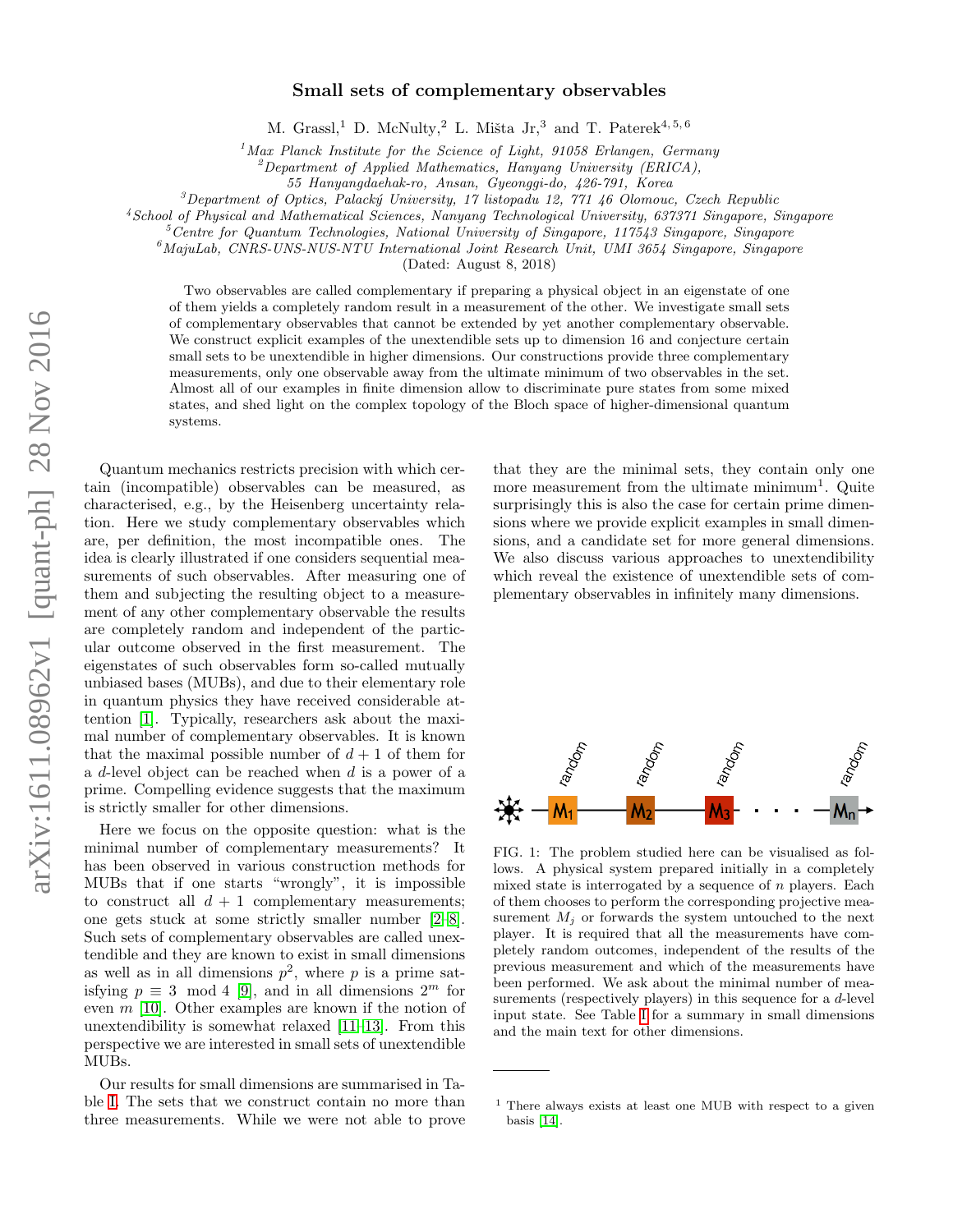| dimension      | cardinality of minimal set                                     |
|----------------|----------------------------------------------------------------|
| $\overline{2}$ | 3                                                              |
| 3              |                                                                |
| 4              | 3                                                              |
| 5              | 6                                                              |
| 6              | 2                                                              |
|                | $\leq 3$                                                       |
|                | $\leq 3$                                                       |
| 16             | $\leq 3$                                                       |
| $\infty$       | 3 for observables $r(\cos\theta \hat{q} + \sin\theta \hat{p})$ |

<span id="page-1-0"></span>TABLE I: Summary of the results. Note the intriguing case of dimension 6 for which there exists a set with only two measurements. All the numbers in blue are derived here.

# I. PROBLEM AND SUMMARY

Consider the scenario depicted in Fig. [1.](#page-0-0) We are given a sequence of n players. Starting with a completely mixed state, player j either performs the measurement  $M_i$  or passes the state unchanged to the next player. It is required that all the measurements have completely random outcomes, independent of the results of the previous measurement and which of the measurements have been performed. This is formally encoded by the property of mutual unbiasedness:

$$
|\langle k_j | k'_{j'} \rangle|^2 = 1/d \quad \text{for} \quad j \neq j', \tag{1}
$$

where  $|k_i\rangle$  is the k<sup>th</sup> state of the eigenbasis of the j<sup>th</sup> observable. The question we investigate is how small can n be such that no player can be added.

The results are presented in Table [I,](#page-1-0) showing that the number  $n$  of measurements is very small. Apart from fundamental interest this also has practical applications in witnessing various physical properties. We briefly describe how the unextendible sets help in witnessing the degree of purity of a state.

A set of MUBs is called strongly unextendible if there is not even a single vector unbiased to all the vectors in the set. In this case there is not a single pure quantum state that gives rise to completely random results when measured with the observables from the unextendible set. In other words, the entropy of the measurement results summed over the observables has an upper bound  $H_{\rm p} < n \log_2 d$ . Hence, observing larger entropy than  $H_{\rm p}$ indicates that a mixed state is being measured. All our examples in Table [I,](#page-1-0) except for  $d = 6$ , form strongly unextendible MUBs. Note that any pair of MUBs can never be strongly unextendible since for any two bases of a d-dimensional Hilbert space there exist at least  $2^{d-1}$ vectors unbiased to both [\[15\]](#page-6-8).

We would also like to note that the existence of unextendible MUBs provides information on the complex topology of the "Bloch" space of quantum states of higher-dimensional quantum systems. A density matrix

describing a pure state of a d-level quantum system can be written in the operator basis of generalised Pauli matrices [\[16,](#page-6-9) [17\]](#page-6-10). In this "Bloch" representation a pure quantum state is mapped to a normalised vector with  $d^2-1$  real coefficients. It turns out that the resulting set of states is rather complex for dimensions  $d \geq 3$ , and unextendible MUBs provide a hint for why this is the case. While mutually unbiased states are mapped to orthogonal Bloch vectors, orthogonal quantum states are mapped to non-orthogonal Bloch vectors with an angle  $\cos \theta = -\frac{1}{d-1}$  between them. A basis in the Hilbert space translates to a regular  $(d-1)$ -dimensional simplex in the Bloch space [\[18\]](#page-6-11). Thus the nonexistence of a vector that is unbiased to a set of MUBs means that there is not a single unit Bloch vector of a physical pure quantum state in the orthogonal complement to the space spanned by the Bloch vectors of unextendible MUBs. These orthogonal complements are of high dimensionality given by  $d^2-1-m(d-1)$ , where m is the number of bases in the unextendible set. For example, in the Bloch space of a four-level system, there exists a 6-dimensional subspace (out of 15 dimensions in total) with no unit Bloch vector representing a physical pure state.

The paper is organised around Table [I.](#page-1-0) In Section [II](#page-1-1) we gather previous results from which one can infer the size of the minimal set of complementary observables up to dimension 6 (including 6). The new results in the Table are obtained by different methods which are described in subsequent sections. We first arrive at various candidate unextendible sets and next show that they are indeed unextendible by computer-aided algebraic methods. Finally, we discuss various approaches to unextendibility and use them to prove the existence of unextendible sets in many new dimensions.<sup>2</sup>

## <span id="page-1-1"></span>II. SMALL DIMENSIONS  $(d \leq 6)$

Let us begin by recalling the cardinalities of minimal sets of complementary observables in dimensions  $d \leq 6$ . If the standard basis is represented by the identity matrix, then the matrices representing all bases unbiased to it must have all entries of the same modulus. The results below follow from studies of these so-called complex Hadamard matrices. Note that two Hadamard matrices are equivalent if one transforms into the other by multiplication with permutation and diagonal matrices, and two sets of MUBs are equivalent if a unitary matrix maps

<sup>2</sup> Note that the word "unextendible" in connection with bases in Hilbert spaces is sometimes used in the literature in a different context. An unextendible product basis, as in Ref. [\[19\]](#page-6-12), denotes an incomplete orthogonal product basis whose complementary subspace contains no product state. Similarly, an unextendible maximally entangled basis, as in Ref. [\[20\]](#page-6-13), denotes an incomplete set of orthonormal maximally entangled states which have no additional maximally entangled vectors orthogonal to all of them.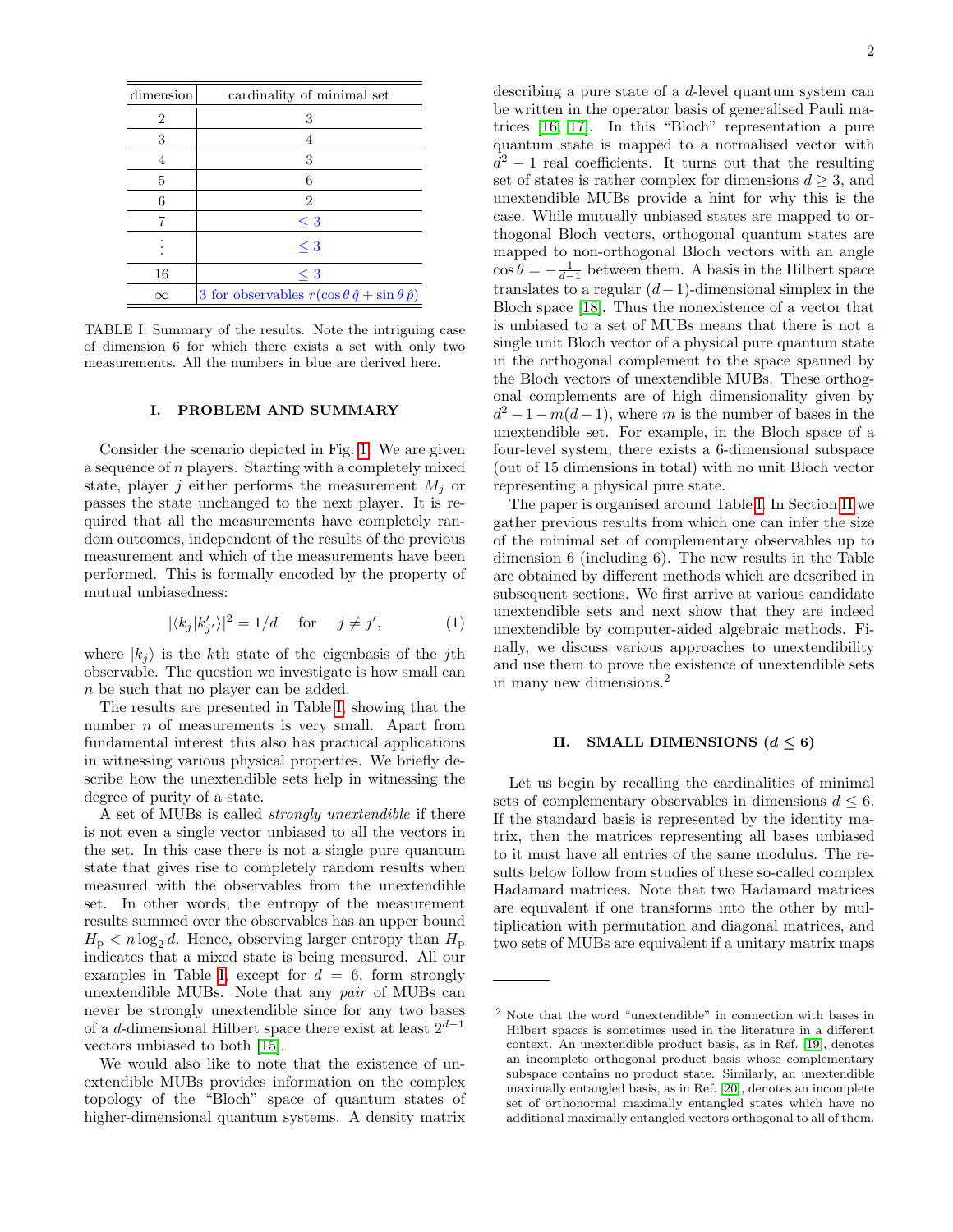3

one set to the other.

In dimension two we have no unextendible MUBs. All  $2 \times 2$  Hadamard matrices are equivalent to the Fourier matrix  $F_2$ , and only one triple of MUBs exists. These three bases correspond to the eigenstates of the Pauli operators  $\sigma_x$ ,  $\sigma_y$ , and  $\sigma_z$ .

Similarly, in dimension three no unextendible MUBs exist. All Hadamard matrices are equivalent to the Fourier matrix  $F_3$ , and six vectors are mutually unbiased to the pair  $\{1, F_3\}$ . These six vectors can be partitioned into two bases. Together with 1 and  $F_3$  they form a unique quadruple of MUBs that contains two inequivalent triples of MUBs.

The smallest case in which unextendible MUBs appear is dimension four, where an infinite family of cardinality three exists. In this dimension all pairs of MUBs are equivalent to a member of the one-parameter set  $\{1, F_4(a)\}\$ , where  $F_4(a)$  is the one-parameter Fourier family of  $4 \times 4$  matrices. Each of these pairs extends to a mutually unbiased triple  $\{\mathbb{1}, F_4(a), H_2(b, c)\}\$ , producing a three-parameter set [\[21\]](#page-6-14). If  $a = \pi/2$ , then unique sets of four and five MUBs exist (note that a set of d MUBs in dimension  $d$  is always extendible  $[22]$ , and other values of a give rise to an unextendible set. A simple example of an unextendible triple of MUBs is the following:

$$
B_1 = \begin{pmatrix} 1 & 0 & 0 & 0 \\ 0 & 1 & 0 & 0 \\ 0 & 0 & 1 & 0 \\ 0 & 0 & 0 & 1 \end{pmatrix}, \qquad B_2 = \frac{1}{2} \begin{pmatrix} 1 & 1 & 1 & 1 \\ 1 & i & -1 & -i \\ 1 & -1 & 1 & -1 \\ 1 & -i & -1 & i \end{pmatrix},
$$

$$
B_3 = \frac{1}{2} \begin{pmatrix} 1 & e^{ia} & 1 & -e^{ia} \\ 1 & -e^{ia} & 1 & e^{ia} \\ 1 & e^{ib} & -1 & e^{ib} \\ 1 & -e^{ib} & -1 & -e^{ib} \end{pmatrix},
$$
 (2)

with  $a, b \in [0, \pi)$ ,  $a \neq \pi/2$ , and where the rows of each matrix represent the orthogonal vectors of each basis.

In dimension five there are no unextendible MUBs. According to [\[23\]](#page-6-16) there is a unique choice of Hadamard matrix,  $F_5$ , and exactly 20 vectors are mutually unbiased to the pair  $\{1, F_5\}$ . These vectors can be partitioned into four orthonormal bases, resulting in unique combination of six MUBs [\[21\]](#page-6-14).

It turns out that our problem is also solved for dimension six: there is a pair of complementary measurements which do not extend to a triple [\[5\]](#page-6-17). This pair corresponds to the set  $\{1, S_6\}$ , where  $S_6$  is the isolated Hadamard matrix [\[24\]](#page-6-18).

$$
S_6 = \frac{1}{\sqrt{6}} \begin{pmatrix} 1 & 1 & 1 & 1 & 1 \\ 1 & 1 & \omega_3 & \omega_3 & \omega_3^2 & \omega_3^2 \\ 1 & \omega_3 & 1 & \omega_3^2 & \omega_3^2 & \omega_3 \\ 1 & \omega_3 & \omega_3^2 & 1 & \omega_3 & \omega_3^2 \\ 1 & \omega_3^2 & \omega_3^2 & \omega_3 & 1 & \omega_3 \\ 1 & \omega_3^2 & \omega_3 & \omega_3^2 & \omega_3 & 1 \end{pmatrix},
$$
(3)

with  $\omega_3 = \exp(2\pi i/3)$ . A complete classification of Hadamard matrices in dimension six is unknown, but other minimal sets may exist.

# III. DIMENSIONS 7, 11, AND PRIMES  $p \equiv 3$ mod 4

We begin with a lemma that holds in arbitrary dimensions. It will then be utilised in the construction of a particular triple of MUBs that will be shown to be unextendible by computer-aided techniques.

The lemma utilises the Fourier basis, which is defined as

$$
|\tilde{j}\rangle = F|j\rangle = \frac{1}{\sqrt{d}} \sum_{m=0}^{d-1} \omega_d^{jm} |m\rangle,
$$
 (4)

where  $\omega_d = \exp(2\pi i/d)$  is a dth root of unity,  $\{|j\rangle\}$  denotes the standard basis, and  $F$  denotes the Fourier matrix with elements  $F_{jm} = \frac{1}{\sqrt{2}}$  $\frac{1}{d}\omega_d^{jm}$ , where the rows and columns are enumerated as  $\ddot{j}, m = 0, \ldots, d - 1$ .

<span id="page-2-1"></span>**Lemma 1.** Let  $|v^{(0)}\rangle = \sum_{m=0}^{d-1} v_m |m\rangle$  be a state that is unbiased with respect to the Fourier basis. Then the states  $|v^{(k)}\rangle = \sum_{m=0}^{d-1} v_m |(m+k) \bmod d\rangle$  form an orthonormal basis that is unbiased with respect to the Fourier basis.

Proof. First we prove that the unbiasedness of the vector  $|v^{(0)}\rangle$  implies that all vectors  $|v^{(k)}\rangle$  are unbiased to the Fourier basis. Indeed,

<span id="page-2-0"></span>
$$
\left| \langle \tilde{\jmath} | v^{(k)} \rangle \right|^2 = \left| \frac{1}{\sqrt{d}} \sum_{m=0}^{d-1} v_m \omega_d^{-j(m+k)} \right|^2
$$

$$
= \left| \frac{1}{\sqrt{d}} \sum_{m=0}^{d-1} v_m \omega_d^{-jm} \right|^2 = \frac{1}{d}, \qquad (5)
$$

where the step in between the lines follows from  $|\omega_d^{-jk}| =$ 1, and the last step expresses our assumption about the unbiasedness of the vector  $|v^{(0)}\rangle$ .

It remains to be shown that vectors  $\{|v^{(k)}\rangle\}$  form a basis. To this end let us first compute their inverse Fourier transform:

$$
|\tilde{v}^{(k)}\rangle = F^{\dagger} |v^{(k)}\rangle = \frac{1}{\sqrt{d}} \sum_{l,m=0}^{d-1} v_m \omega_d^{-l(m+k)} |l\rangle
$$

$$
= \sum_{l=0}^{d-1} \tilde{v}_l \omega_d^{-kl} |l\rangle,
$$
(6)

where we introduced  $\tilde{v}_l = \frac{1}{\sqrt{l}}$  $\frac{1}{d} \sum_{m=0}^{d-1} v_m \omega_d^{-ml}$ . Since the Fourier transform preserves the inner products, it is sufficient to show that the transformed vectors form a basis:

$$
\langle \tilde{v}^{(k)} | \tilde{v}^{(k')} \rangle = \sum_{l=0}^{d-1} \omega_d^{l(k-k')} |\tilde{v}_l|^2 = \frac{1}{d} \sum_{l=0}^{d-1} \omega_d^{l(k-k')} = \delta_{kk'}, \tag{7}
$$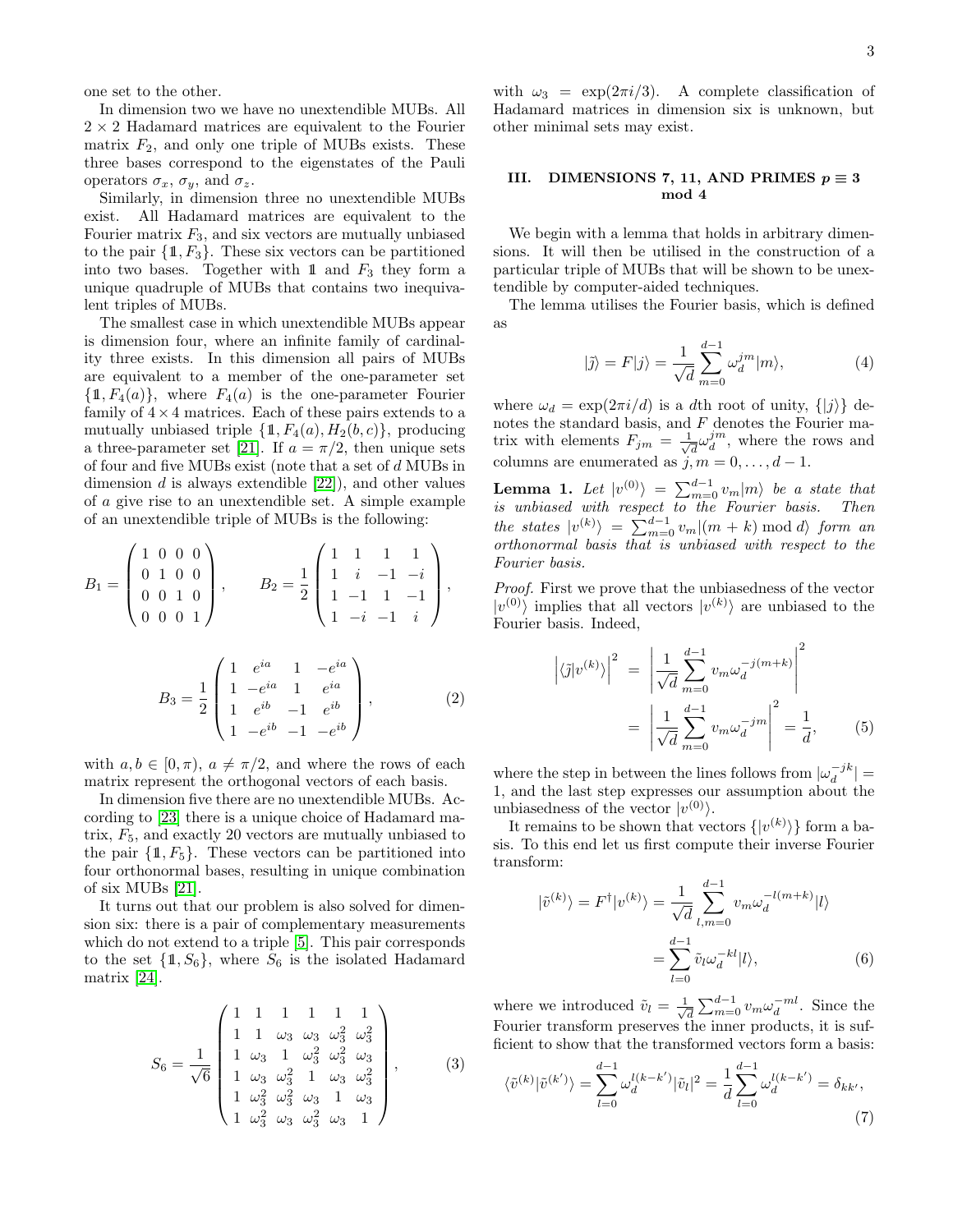where, due to [\(5\)](#page-2-0), we have used that  $|\tilde{v}_l|^2 = 1/d$  for all values of l. П

Let us now restrict ourselves to prime dimensions  $p$ which are equal to  $p \equiv 3 \mod 4$ .

<span id="page-3-0"></span>**Lemma 2.** Let p be a prime with  $p \equiv 3 \mod 4$ . Then the states  $|v^{(k)}\rangle = \frac{1}{\sqrt{p}}\sum_{m=0}^{p-1} v_m |(m+k) \bmod p\rangle$  with

$$
v_m = \begin{cases} \frac{-(p-1)+2\sqrt{-p}}{p+1} & \text{if } m \in \mathcal{Q}, \\ 1 & \text{if } m \in \mathcal{N}, \end{cases}
$$
 (8)

form a mutually unbiased basis with respect to both the standard and the Fourier basis. The sets  $\mathcal{Q}$  and  $\mathcal{N}$  denote the quadratic residues (including zero) and non-residues modulo p, respectively.

*Proof.* Clearly, for all m we have  $|v_m|^2 = 1$ , i.e., all vectors  $|v^{(k)}\rangle$  are mutually unbiased with respect to the standard basis. We now prove that  $|v^{(0)}\rangle$  is unbiased with respect to the Fourier basis. Consider

$$
\tilde{v}_{\tilde{j}} = \langle \tilde{j} | v^{(0)} \rangle = \frac{1}{p} \sum_{m=0}^{p-1} v_m \omega_p^{-jm}.
$$
 (9)

For  $j = 0$  we find

$$
\tilde{v}_{\tilde{0}} = \frac{1}{p} \sum_{m=0}^{p-1} v_m = \frac{1}{p} \left( \frac{p-1}{2} + \frac{p+1}{2} \frac{2\sqrt{-p} - (p-1)}{p+1} \right)
$$

$$
= \frac{\sqrt{-p}}{p}, \tag{10}
$$

where we have used the fact that the number of elements in  $\mathcal{N}(\mathcal{Q})$  is equal to  $\frac{p-1}{2}(\frac{p+1}{2})$ . This shows that indeed  $|\tilde{v}_0|^2 = 1/p$ . In order to find the other coefficients, we first note that for  $j \not\equiv 0 \mod p$ :

$$
\sum_{m \in \mathcal{Q}} \omega_p^{-jm} = \frac{1 - \sqrt{-p}}{2},\tag{11}
$$

and 
$$
\sum_{m \in \mathcal{N}} \omega_p^{-jm} = \frac{-1 + \sqrt{-p}}{2}.
$$
 (12)

Thus, for  $j \not\equiv 0 \mod p$  we have

$$
\tilde{v}_{\tilde{j}} = \frac{1}{p} \left( \frac{-1 + \sqrt{-p}}{2} + \frac{1 - \sqrt{-p}}{2} \frac{2\sqrt{-p} - (p-1)}{p+1} \right) \n= \frac{\sqrt{-p}}{p},
$$
\n(13)

revealing that  $|v^{(0)}\rangle$  is unbiased to the Fourier basis. The proof concludes by utilising Lemma [1.](#page-2-1)  $\Box$ 

A concrete example of the basis introduced in Lemma [2](#page-3-0)

for dimension 7 reads as follows:

$$
A = \frac{1}{\sqrt{7}} \begin{pmatrix} \alpha_7 & \alpha_7 & \alpha_7 & 1 & \alpha_7 & 1 & 1 \\ 1 & \alpha_7 & \alpha_7 & \alpha_7 & 1 & \alpha_7 & 1 \\ 1 & 1 & \alpha_7 & \alpha_7 & \alpha_7 & 1 & \alpha_7 \\ \alpha_7 & 1 & 1 & \alpha_7 & \alpha_7 & \alpha_7 & 1 \\ 1 & \alpha_7 & 1 & 1 & \alpha_7 & \alpha_7 & \alpha_7 \\ \alpha_7 & 1 & \alpha_7 & 1 & 1 & \alpha_7 & \alpha_7 \\ \alpha_7 & \alpha_7 & 1 & \alpha_7 & 1 & 1 & \alpha_7 \end{pmatrix}, \qquad (14)
$$

where  $\alpha_7 \equiv \frac{\sqrt{-7}-3}{4}$ . To see that the rows or columns correspond to orthogonal states note that  $\alpha_7 + \alpha_7^* = -\frac{3}{2}$ .

We have shown that the standard basis, the Fourier basis, and the basis of Lemma [2](#page-3-0) form a triple of MUBs. We verified by computer-aided techniques that this triple is unextendible in dimensions  $p = 7$  and  $p = 11$ . We conjecture that for any prime p with  $p \equiv 3 \mod 4$ , the triple obtained in this way is unextendible. Note that in prime dimensions smaller than 7 there are no unextendible sets of MUBs and, furthermore, the only existing sets of MUBs are maximal. From this perspective the existence of basis A is unexpected.

#### IV. DIMENSION 13 AND PRIMES  $p \equiv 1 \mod 4$

One can proceed along similar lines for other prime dimensions. This time the candidate basis is given by the following lemma.

**Lemma 3.** (See also Ref. [\[25\]](#page-6-19)) Let p be a prime with  $p \equiv 1 \mod 4$ . Define

$$
z_0 = \cos\theta + i\sin\theta \quad \text{with} \quad \cos\theta = \frac{\sqrt{p}-1}{p-1}.\tag{15}
$$

Then the states  $|v^{(k)}\rangle = \frac{1}{\sqrt{k}}$  $\frac{1}{\overline{d}}\sum_{m=0}^{p-1} v_m|(m+k) \bmod p$ where

$$
v_m = \begin{cases} 1, & \text{if } m = 0; \\ z_0, & \text{if } m \in \mathcal{Q} \setminus \{0\}; \\ 1/z_0, & \text{if } m \in \mathcal{N}, \end{cases}
$$
 (16)

form a mutually unbiased basis with respect to both the standard and the Fourier basis.

*Proof.* Since  $z_0$  lies on the unit circle the vectors  $|v^{(k)}\rangle$ are clearly mutually unbiased to the standard basis. Note also that  $1/z_0 = z_0^*$ , where  $z_0^*$  denotes the complex conjugation of  $z_0$ . Now we prove that  $|v^{(0)}\rangle$  is unbiased with respect to the Fourier basis. For  $j = 0$  we have

$$
\tilde{v}_{\tilde{0}} = \frac{1}{p} \sum_{m=0}^{p-1} v_m = \frac{1}{p} \left( 1 + \frac{p-1}{2} (z_0 + z_0^*) \right)
$$

$$
= \frac{1}{\sqrt{p}}, \tag{17}
$$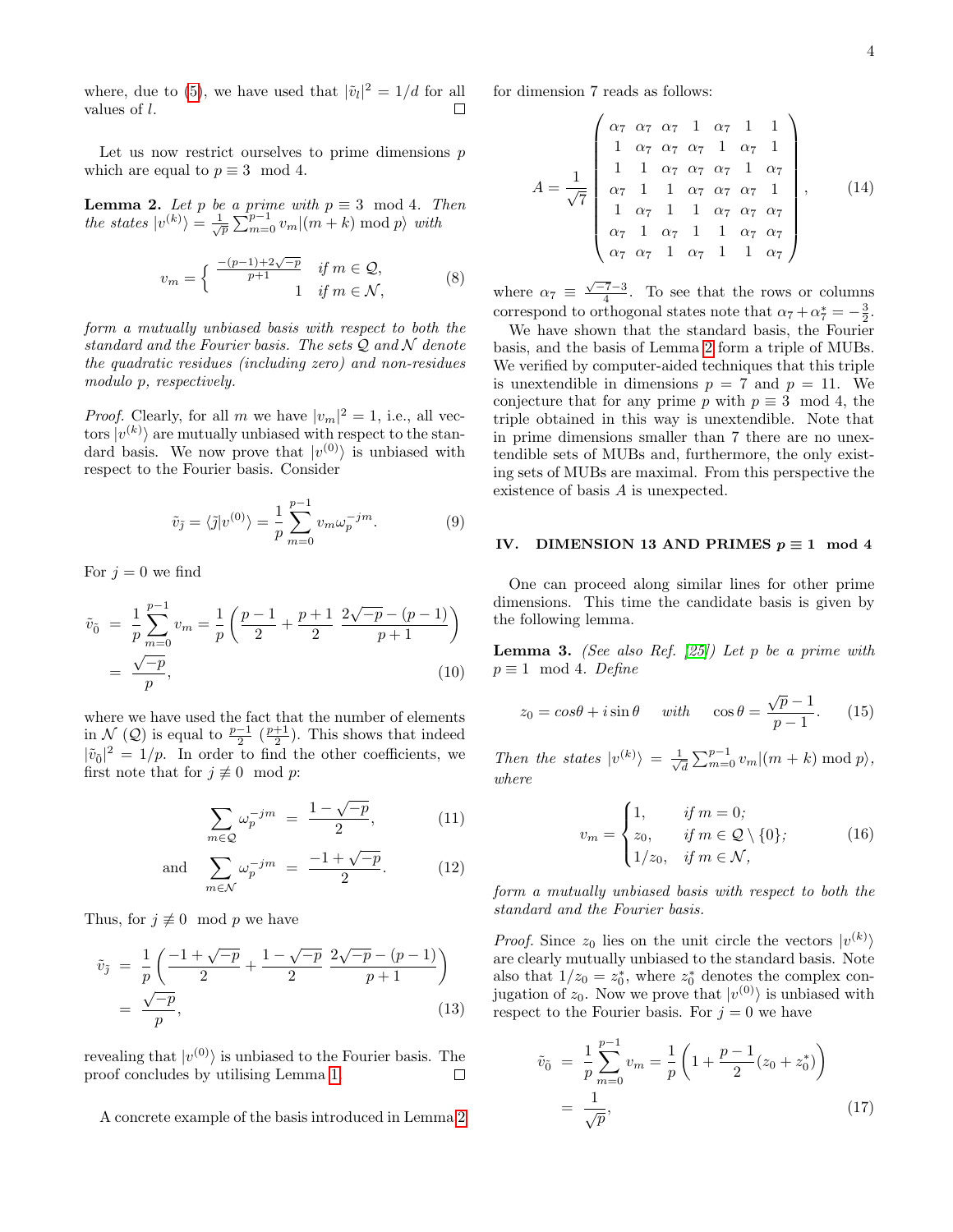where we have used the fact that the sets  $\mathcal N$  and  $\mathcal Q \setminus \{0\}$ each have  $\frac{p-1}{2}$  elements, and  $z_0 + z_0^* = 2 \frac{\sqrt{p-1}}{p-1}$  $\frac{p-1}{p-1}$ . To find the remaining coefficients we will need the following two equations:

$$
\sum_{m \in \mathcal{Q}\backslash\{0\}} \omega_p^{-jm} = \frac{\sqrt{p}-1}{2},\tag{18}
$$

$$
\sum_{m \in \mathcal{N}} \omega_p^{-jm} = \frac{-\sqrt{p}-1}{2}, \quad (19)
$$

which apply for  $j \not\equiv 0 \mod p$ , and  $p \equiv 1 \mod 4$ . Therefore, for  $j \not\equiv 0 \mod p$ :

$$
\tilde{v}_{\tilde{j}} = \frac{1}{p} \left( 1 + \frac{\sqrt{p} - 1}{2} z_0 + \frac{-\sqrt{p} - 1}{2} z_0^* \right), \qquad (20)
$$

and hence

$$
|\tilde{v}_{\tilde{j}}|^2 = \frac{1}{p^2} \left| 1 - \frac{1}{2} (z_0 + z_0^*) + \frac{\sqrt{p}}{2} (z_0 - z_0^*) \right|^2
$$
  
= 
$$
\frac{1}{p^2} (2 - 2 \cos \theta + (p - 1)(1 - \cos^2 \theta))
$$
  
= 
$$
\frac{1}{p}.
$$
 (21)

Thus, the vector  $|v^{(0)}\rangle$  is unbiased to the Fourier basis, and by application of Lemma [1](#page-2-1) we have completed the  $\Box$ proof.

Again we have verified by computer-aided algebraic methods that this set is unextendible in dimension  $p =$ 13, and conjecture that it is unextendible in all prime dimensions  $p \equiv 1 \mod 4$ . In this way we have now covered all prime dimensions.

### V. COMPOSITE DIMENSIONS

In a composite dimension  $d = p_1^{e_1} \dots p_m^{e_m}$  (with prime factors  $p_i \neq p_j$  for  $i \neq j$ ) most of our small sets of complementary observables follow from the results in Ref. [\[26\]](#page-6-20). It is useful to introduce the Weyl-Heisenberg operators:

$$
Z_d|j\rangle = \omega_d^j|j\rangle,\tag{22}
$$

$$
X_d|j\rangle = |(j+1) \bmod d\rangle. \tag{23}
$$

It turns out that there always exists a set of

<span id="page-4-1"></span>
$$
\xi = \min_{i} p_i + 1 \tag{24}
$$

complementary observables corresponding to the eigenbases of the operators

<span id="page-4-0"></span>
$$
Z_d, X_d, X_d Z_d, X_d Z_d^2, \dots X_d Z_d^{\xi - 2}, \tag{25}
$$

that is "weakly" unextendible in the sense that it cannot be extended by another basis which is an eigenbasis of any other Weyl-Heisenberg operator. They are therefore natural candidates for truly unextendible bases. Indeed, we verified for all even composite dimensions presented in Table [I,](#page-1-0) the three eigenbases of  $Z_d$ ,  $X_d$ , and  $X_dZ_d$ are strongly unextendible. It is therefore reasonable to conjecture in general that the complementary observables [\(25\)](#page-4-0) form an unextendible set.

In dimensions 9 and 15 the bound of Eq. [\(24\)](#page-4-1) gives four bases, but we found unextendible sets with only three measurements. These sets include the standard basis, its Fourier transform, and a third basis. However, as it is difficult to recognise the structure of the third bases, we will not report them here explicitly.

# VI. CONTINUOUS VARIABLES

One can generalise the notion of mutually unbiased bases to an infinite dimensional Hilbert space by defining two bases  $\{|\phi\rangle\}$  and  $\{|\psi\rangle\}$  as mutually unbiased if  $|\langle \phi | \psi \rangle|^2 = \kappa$ , for all vectors  $|\phi\rangle$  and  $|\psi\rangle$ , with  $\kappa$  a positive constant. Here we also assume that both bases satisfy the orthonormality condition in terms of Dirac delta, i.e.  $\langle \psi | \psi' \rangle = \delta(\psi - \psi')$  and  $\langle \phi | \phi' \rangle = \delta(\phi - \phi')$ .

For an example, consider the Hilbert space  $L^2(\mathbb{R})$  and the generalised eigenstates  $|q_{\theta}\rangle$  of the operator  $\hat{q}_{\theta}$  =  $\cos \theta \hat{q} + \sin \theta \hat{p}$ , where  $\hat{q}$  and  $\hat{p}$  are the position and momentum operators, respectively. The overlap of  $|q_{\theta}\rangle$  with  $|q_{\theta'}\rangle$  can be calculated from the Wigner functions of the quantum states and is given by [\[27\]](#page-6-21):

$$
|\langle q_{\theta} | q_{\theta'} \rangle|^2 = \frac{1}{2\pi\hbar |\sin(\theta - \theta')|}.
$$
 (26)

Since the overlap depends only on the angles  $\theta$  and  $\theta'$ , the bases  $\{ |q_{\theta}\rangle \}$  and  $\{ |q_{\theta'}\rangle \}$  are mutually unbiased. By fixing the first basis to be  $\{ |q\rangle \}$ , with  $\theta = 0$ , one can find a symmetric triple of MUBs [\[28\]](#page-6-22):  $\{|q\rangle\}, \{|q_{+}\rangle\},$  and  $\{|q_-\rangle\}$ , where  $\hat{q}_+ = \cos(2\pi/3)\hat{q} \pm \sin(2\pi/3)\hat{p}$ .

It is straightforward to see from the Wigner functions that multiplying the operator  $\hat{q}_{\theta'}$  by r results in the over- $\log |\langle q_{\theta}| r q_{\theta'} \rangle|^2 = 1/2\pi \hbar r |\sin(\theta - \theta')|$ . We now show that by considering eigenstates of operators of the form  $r\hat{q}_{\theta}$  it is always possible to extend any pair of MUBs to a triple of MUBs.

Lemma 4. If we consider MUBs from the eigenstates of observables r $\hat{q}_{\theta}$ , then no unextendible pair of MUBs exists, and all triples are unextendible.

Proof. We rotate the coordinate system and set the unit of length such that for the first operator we have  $\theta = 0$ and  $r = 1$ . With this choice, we now show that MUBs corresponding to the operators  $\hat{q}$  and  $r\hat{q}_{\theta} = r(\cos \theta \hat{q} + \theta \hat{q})$  $\sin \theta \hat{p}$  always extend to a third MUB for all  $\theta \in (0, 2\pi)$ ,  $\theta \neq \pi$ , and  $r > 0$ . We consider a third operator  $s\hat{q}_{\phi}$  and show that the mutual unbiasedness equations

$$
r|\sin\theta| = s|\sin\phi| = rs|\sin(\theta - \phi)|,\tag{27}
$$

are satisfied for a particular choice of s and  $\phi$ . Choosing  $s = \frac{r|\sin\theta|}{|\sin\phi|}$  $\frac{r|\sin\theta|}{|\sin\phi|}$ , the first equality is satisfied for all  $\theta, \phi \neq \pi$ ,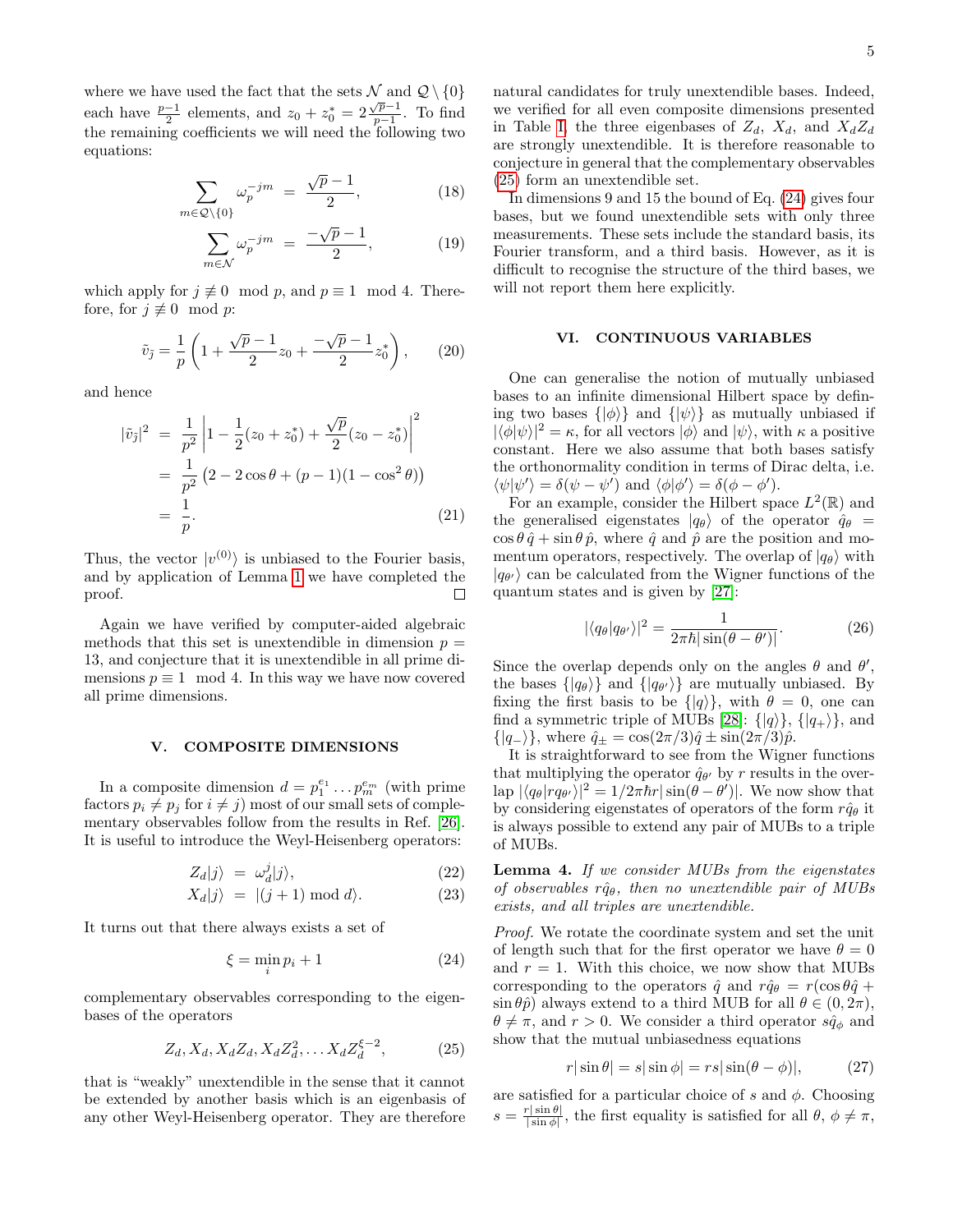and r. The final condition becomes  $|\sin \phi| = r |\sin(\theta - \phi)|$ , which is satisfied when

<span id="page-5-0"></span>
$$
\phi_{\pm} = \arctan\left(\frac{\pm r\sin\theta}{1 \pm r\cos\theta}\right). \tag{28}
$$

Hence, the operators  $(\hat{q}, r\hat{q}_{\theta}, s_{\pm} \hat{q}_{\phi_{\pm}})$  with  $s_{\pm} = \frac{r |\sin \theta|}{\sin(\phi_{\pm})}$  $\sin(\phi_{\pm})$ and  $\phi_+$  in Eq. [\(28\)](#page-5-0) correspond to two sets of three MUBs. each with two parameters. If we consider a fourth basis corresponding to the operator  $t\hat{q}_{\nu}$ , it is easy to check that there is no mutually unbiased set of four bases. □

For example, choosing  $r = 1$  and  $\theta = 2\pi/3$  we arrive at two triples, the symmetric mutually unbiased triple  $(\hat{q}, \hat{q}_{2\pi/3}, \hat{q}_{4\pi/3})$ , and  $(\hat{q}, \hat{q}_{2\pi/3}, \sqrt{3}\hat{q}_{\pi/6})$ . Choosing  $r = 1$  and  $\theta = \pi/2$  we find the asymmetric triples  $(\hat{q}, \hat{p}, \sqrt{2\hat{q}_{\pm \pi/4}})$  [\[28\]](#page-6-22).

#### VII. APPROACHES TO UNEXTENDIBILITY

Here we discuss two approaches which reveal that unextendible MUBs are present in infinitely many dimensions. Related result can be found in Refs. [\[9,](#page-6-3) [10\]](#page-6-4), but our analysis extends to other dimensions.

## A. Real Hadamards

Both of our approaches utilise a result which limits the number of real bases in a complete set of MUBs [\[29\]](#page-6-23). In particular, given a complete set of MUBs in dimension d, written in the form  $\{1, H_1, \ldots, H_d\}$ , where 1 is the identity matrix and  $H_i$  are complex Hadamard matrices of order d, then at most one of the Hadamard matrices  $H_i$  can be real. Therefore, any set of complementary observables represented by the identity and at least two real Hadamard matrices is part of an unextendible set.

In dimensions  $d = 4^i$ , constructions given in Refs. [\[3,](#page-6-24) [30,](#page-6-25) 31 find  $d/2 + 1$  real MUBs (in some of these dimensions Ref. [\[32\]](#page-6-27) finds a smaller number of real MUBs but still larger than 3). These bases can be transformed into a set of  $d/2$  real Hadamard matrices, which therefore belong to an unextendible set of MUBs. While no additional real basis is mutually unbiased to this set,  $d/2 + 1$ gives only a lower bound on the cardinality of the unextendible set. Other complex Hadamard matrices may exist which represent additional MUBs with respect to the whole set.

### B. Mutually orthogonal Latin squares

A better lower bound is achieved, and for a larger set of dimensions, by starting with mutually orthogonal Latin squares (MOLS). Ref. [\[33\]](#page-6-28) describes a procedure using Hadamard matrices and MOLS, which transforms a set of m squares of order d to a set of  $m+2$  MUBs in dimension  $d^2$ . Bachelor Latin squares are squares which have no orthogonal mate (i.e., an unextendible set of MOLS with  $m = 1$ , and have recently been shown to exist for all  $d > 3$  [\[34,](#page-6-29) [35\]](#page-6-30). We therefore use the construction of [\[33\]](#page-6-28) with a bachelor Latin square and a real Hadamard matrix of order d. The Hadamard conjecture suggests that such a matrix always exists for all  $d = 4s$  and according to most recent checks, the first case in which a real Hadamard matrix has not yet been found is  $s = 668$  [\[36\]](#page-6-31). With these ingredients the procedure yields three real MUBs  ${B_1, B_2, B_3}$ . To transform this set to the standard form, we multiply each matrix with the transposed matrix  $B_1^T$ , i.e.  $\{\pmb{1}, B_2 B_1^T, B_3 B_1^T\}$ . The matrices  $B_2 B_1^T$ and  $B_3B_1^T$  are now two real Hadamard matrices, and the triple of MUBs does not extend to a complete set. Unfortunately, this lower bound is not tight. We have verified in dimension  $d = 16$  that the three MUBs obtained in this way can be extended to at least five bases.

Finally, we utilise the concept of unextendibility to comment briefly on any conjectured strong relationship between MOLS and MUBs. It has been observed that certain complete sets of MOLS translate into complete sets of MUBs in prime and prime-power dimensions via an algorithm given in Ref. [\[4\]](#page-6-32). Similarly, in a reverse process, one can construct complete sets of MOLS from certain complete sets of MUBs [\[37\]](#page-6-33). It might therefore be tempting to conjecture a strong statement that to every set of MOLS there corresponds a set of MUBs. For the algorithm given in Ref. [\[4\]](#page-6-32) this is disproved in Ref. [\[38\]](#page-6-34). Here we note that such a conjecture cannot be true for any algorithm directly linking sets of MOLS and MUB, and preserving (un)extendibility. This follows from the observation that a bachelor Latin square should correspond to a set of three unextendible MUBs in any dimension  $d > 3$ . However, this is not the case for dimension five where no unextendible set of MUBs exists (cf. Section [II\)](#page-1-1). We finish by noting that the weaker statement given in Ref. [\[39\]](#page-6-35), that a maximal set of MUBs exists in those dimensions d for which one can find a maximal set of MOLS of order d, might still hold true.

### VIII. CONCLUSIONS

We presented small and unextendible sets of complementary observables, usually containing three measurements. It is of course interesting to ask if even smaller sets exist with the ultimate limit of two. Mathematically these would correspond to so-called bachelor Hadamard matrices, which so far are only known to exist in dimension six. We therefore hope our study will motivate the search for bachelor Hadamards in other dimensions as well as the search for further applications of unextendible MUBs.